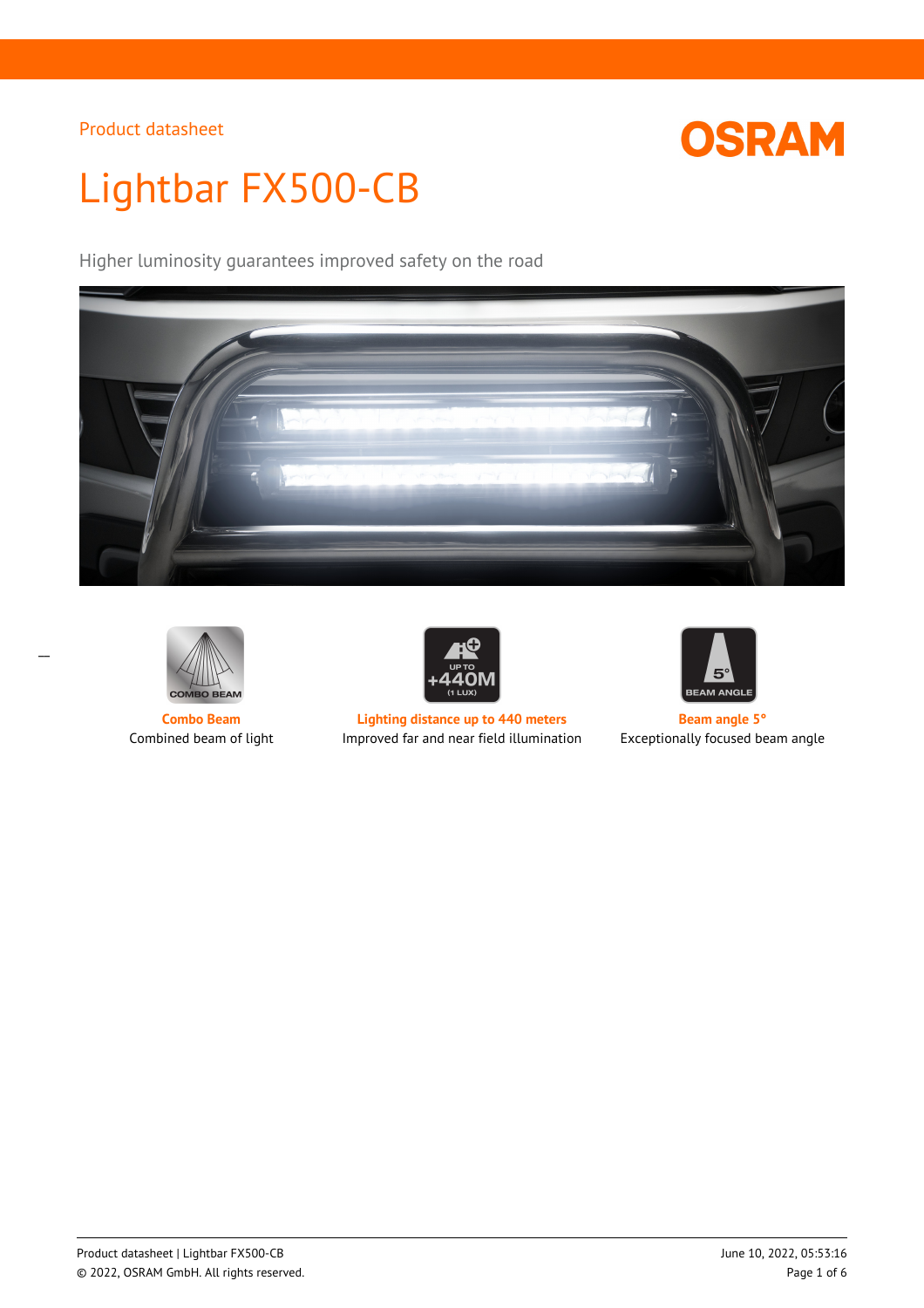

#### LED auxiliary lights enhance driving pleasure

Improved far field illumination on dark rural and dirt roads – it's no problem for the LEDriving Lightbar FX500-CB. Its 20 intense, high-performance LEDs give the LED high beam a light distance up to 440 meters and ensure improved road safety for drivers.Even at dusk or in compromised lighting conditions, the LED bars for automobiles provide daylight conditions at a strong 6000 Kelvin without needlessly blinding oncoming traffic. The intelligent reflector design diverts the light from the LEDs so that oncoming traffic is only indirectly exposed to the light. The light is evenly distributed at a five degree angle.Robust, durable and versatileWhether used as a LED working light or as an auxiliary high beam for the car – the powerful performance and long life of the LEDriving Lightbar FX500-CB make it a compelling choice. Equipped for a wide range of uses, it defies environmental factors and is particularly robust thanks to the quality craftsmanship of its materials and hard-wearing polycarbonate lens.The integrated driver and thermal management system regulates the temperature of the LED automotive headlight and prevents damage caused by overheating. Full polarity protection ensures the LEDs are automatically shut off in the event of excess voltage.Brightness for a wide range of usesThe LEDriving Lightbar FX500-CB is pure pleasure both on and offroad. The ECE-compliant LED auxiliary light ensures better visibility and thus improved safety on roads. In addition, it adds a smart touch that enhances the off-road style of the vehicle.The LED headlight can be mounted on 12V vehicles as well as agricultural machines, utility vehicles, recreational, offroad and 4x4 vehicles. The power package with an intense 5500 lumen brightness scores with the highest optical efficiency and homogeneous light distribution with reduced glare.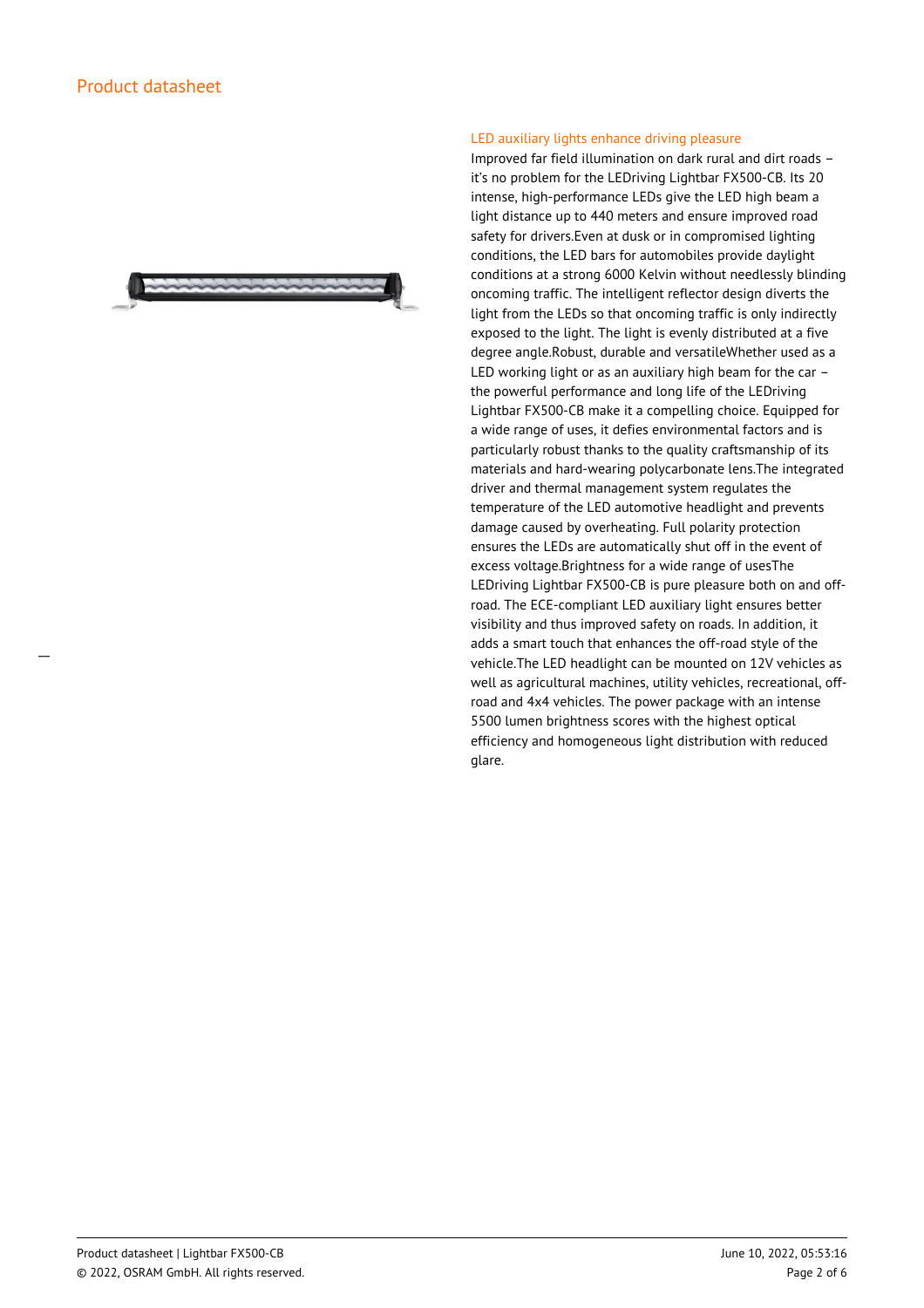#### Technical data

## **Product information**

| Order reference                             | LEDDL104-CB                      |  |
|---------------------------------------------|----------------------------------|--|
| Application (Category and Product specific) | Additional high beam application |  |

## **Electrical data**

| Nominal voltage | $12/24$ V |
|-----------------|-----------|
| Nominal wattage | 70 W      |
| Test voltage    | 13.5 V    |

#### **Photometrical data**

| <b>Luminous flux</b>  | 5500 lm |
|-----------------------|---------|
| Color temperature     | 6000 K  |
| Light distance at 1lx | 440 m   |

## **Dimensions & weight**



| <b>Product weight</b> | 2100.00 q |
|-----------------------|-----------|
| Length                | 655.0 mm  |
| Width                 | 94.0 mm   |
| <b>Height</b>         | 77.0 mm   |

## **Lifespan**

| Lifespan Tc | 5000 h  |
|-------------|---------|
| Guarantee   | 5 years |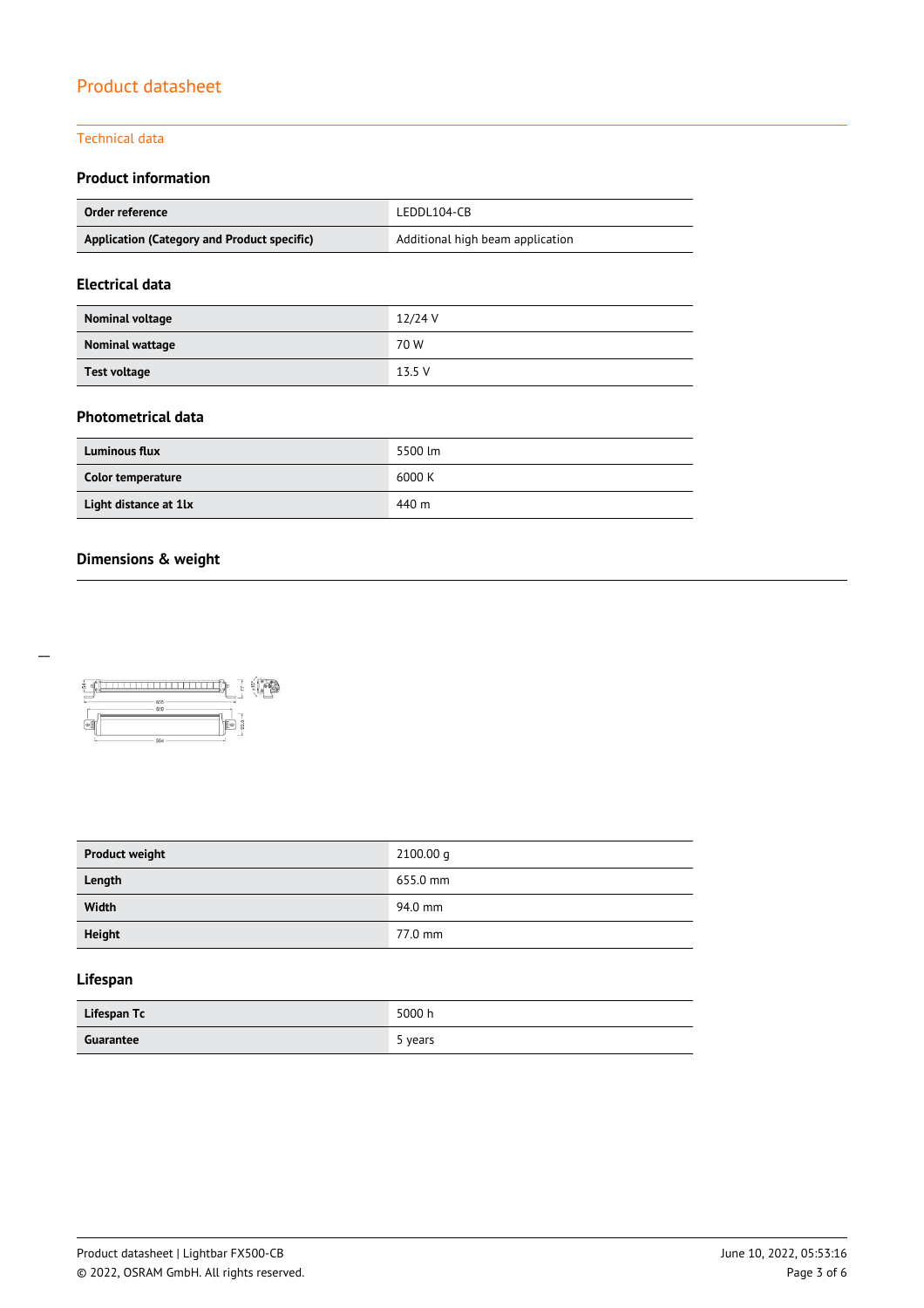## **Additional product data**



Luminous intensity distribution

 $\overline{a}$ 

| <b>Connector to lamp</b>                | DT Connector  |
|-----------------------------------------|---------------|
| <b>Capabilities</b>                     |               |
| <b>Technology</b>                       | LED           |
| Certificates & standards                |               |
| <b>Standards</b>                        | ECE R10, R112 |
| Approval marks - approval               | E4 approval   |
| Type of protection                      | <b>IP67</b>   |
| <b>Country specific categorizations</b> |               |
| Order reference                         | LEDDL104-CB   |
| Logistical data                         |               |
| <b>Commodity code</b>                   | 851220009000  |
| <b>Environmental information</b>        |               |

**Information according Art. 33 of EU Regulation (EC) 1907/2006 (REACh)**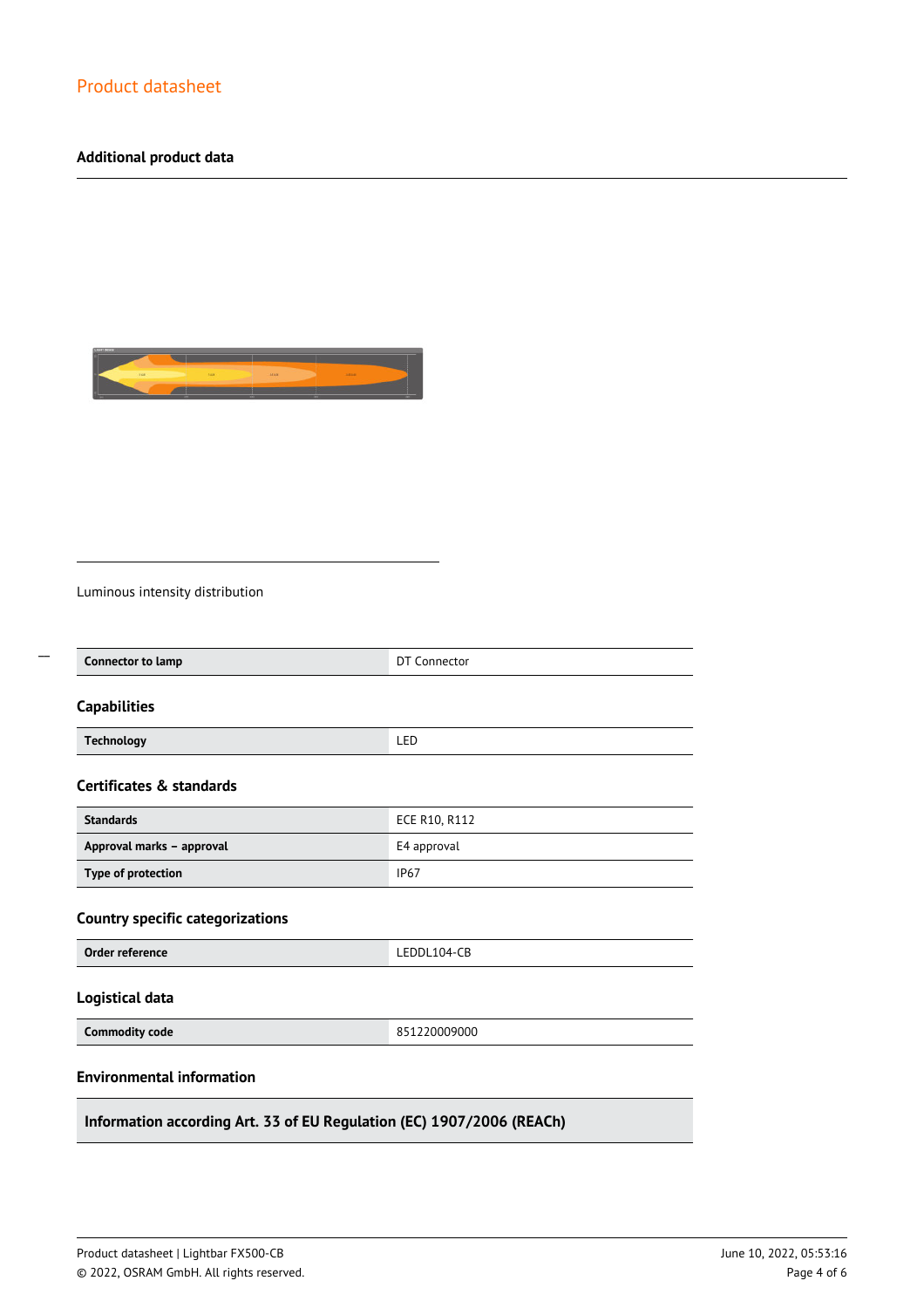| Date of Declaration               | 08-06-2022                                                                                            |
|-----------------------------------|-------------------------------------------------------------------------------------------------------|
| <b>Primary Article Identifier</b> | 4052899595392                                                                                         |
| Candidate List Substance 1        | Lead                                                                                                  |
| CAS No. of substance 1            | 7439-92-1                                                                                             |
| <b>Safe Use Instruction</b>       | The identification of the Candidate List substance is<br>sufficient to allow safe use of the article. |
| Declaration No. in SCIP database  | 3fb4e8db-b861-4743-a139-730e69bb83fc                                                                  |

## Logistical Data

| <b>Product code</b> | <b>Product description</b> | Packaging unit<br>(Pieces/Unit) | <b>Dimensions (length</b><br>x width x height)     | <b>Volume</b>           | <b>Gross weight</b> |
|---------------------|----------------------------|---------------------------------|----------------------------------------------------|-------------------------|---------------------|
| 4052899595392       | Lightbar FX500-CB          | Folding carton box              | 638 mm $\times$ 137 mm $\times$<br>$90 \text{ mm}$ | 7 87 dm <sup>3</sup>    | 2399.00 g           |
| 4052899595408       | Lightbar FX500-CB          | Shipping carton box<br>4        | 655 mm $\times$ 295 mm $\times$<br>$208$ mm        | $40.19$ dm <sup>3</sup> | 10238.00 g          |

The mentioned product code describes the smallest quantity unit which can be ordered. One shipping unit can contain one or more single products. When placing an order, for the quantity please enter single or multiples of a shipping unit.

## Download Data

| <b>File</b>                                                                                                |
|------------------------------------------------------------------------------------------------------------|
| User instruction<br>LEDriving                                                                              |
| <b>Brochures</b><br>LEDriving driving and working lights brochure (EN)                                     |
| Movie application<br>OSRAM Quality Testing LEDriving working and driving lights (EN)                       |
| Movie application<br>OSRAM LEDdriving and working lights Imagefilm (EN)                                    |
| Movie application<br>LEDriving Driving and Working Lights Reference Video (EN)                             |
| Movie application<br>Working and Driving Lights Amarok Winter                                              |
| Movie application<br>LEDriving driving & working lights in application (EN)                                |
| Video<br>Light is Quality -OSRAM LEDriving Driving and Working Lights Quality Tests (EN)                   |
| Video<br>OSRAM LEDriving driving and working lights: The night doesn't stand a chance                      |
| Video<br>OSRAM LEDriving driving and working lights in action - From on road to off road applications (EN) |